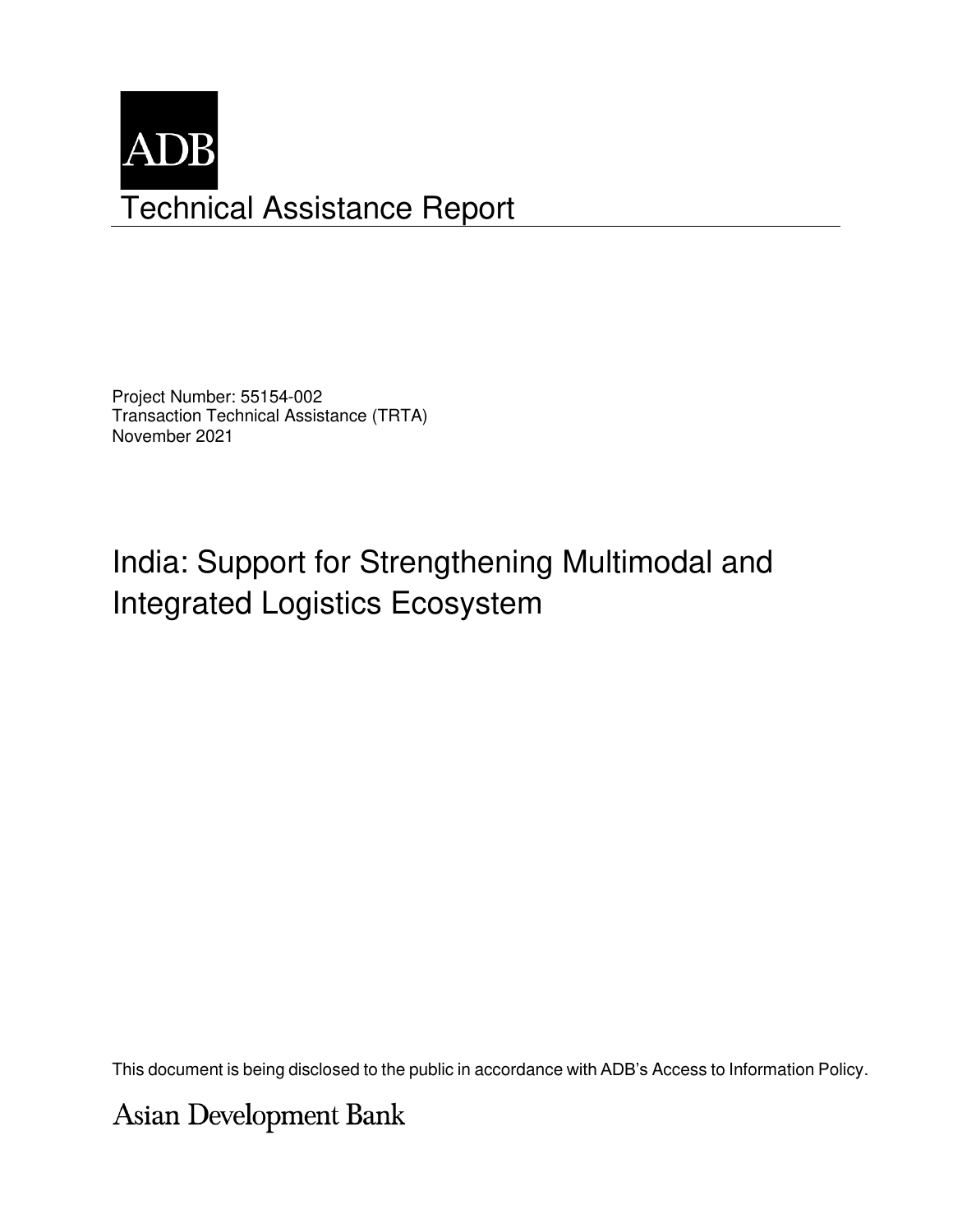## **CURRENCY EQUIVALENTS**

(as of 8 November 2021)

| Currency unit |     | Indian rupee/s $(\bar{\tau})$ |
|---------------|-----|-------------------------------|
| ₹1.00         | $=$ | \$0.0135                      |
| \$1.00        | $=$ | ₹74.1835                      |

#### **ABBREVIATIONS**

| ADB      | $-$               | Asian Development Bank                                      |
|----------|-------------------|-------------------------------------------------------------|
| COVID-19 | $\sim$            | coronavirus disease                                         |
| GDP      |                   | gross domestic product                                      |
| PBL      |                   | policy-based loan                                           |
| SMILE    | $\qquad \qquad -$ | Strengthening Multimodal and Integrated Logistics Ecosystem |
| TA       |                   | technical assistance                                        |

#### **NOTES**

- (i) The fiscal year (FY) of the Government of India and its agencies ends on 31 March. "FY" before a calendar year denotes the year in which the fiscal year ends, e.g., FY2022 ends on 31 March 2022.
- (ii) In this report, "\$" refers to United States dollars.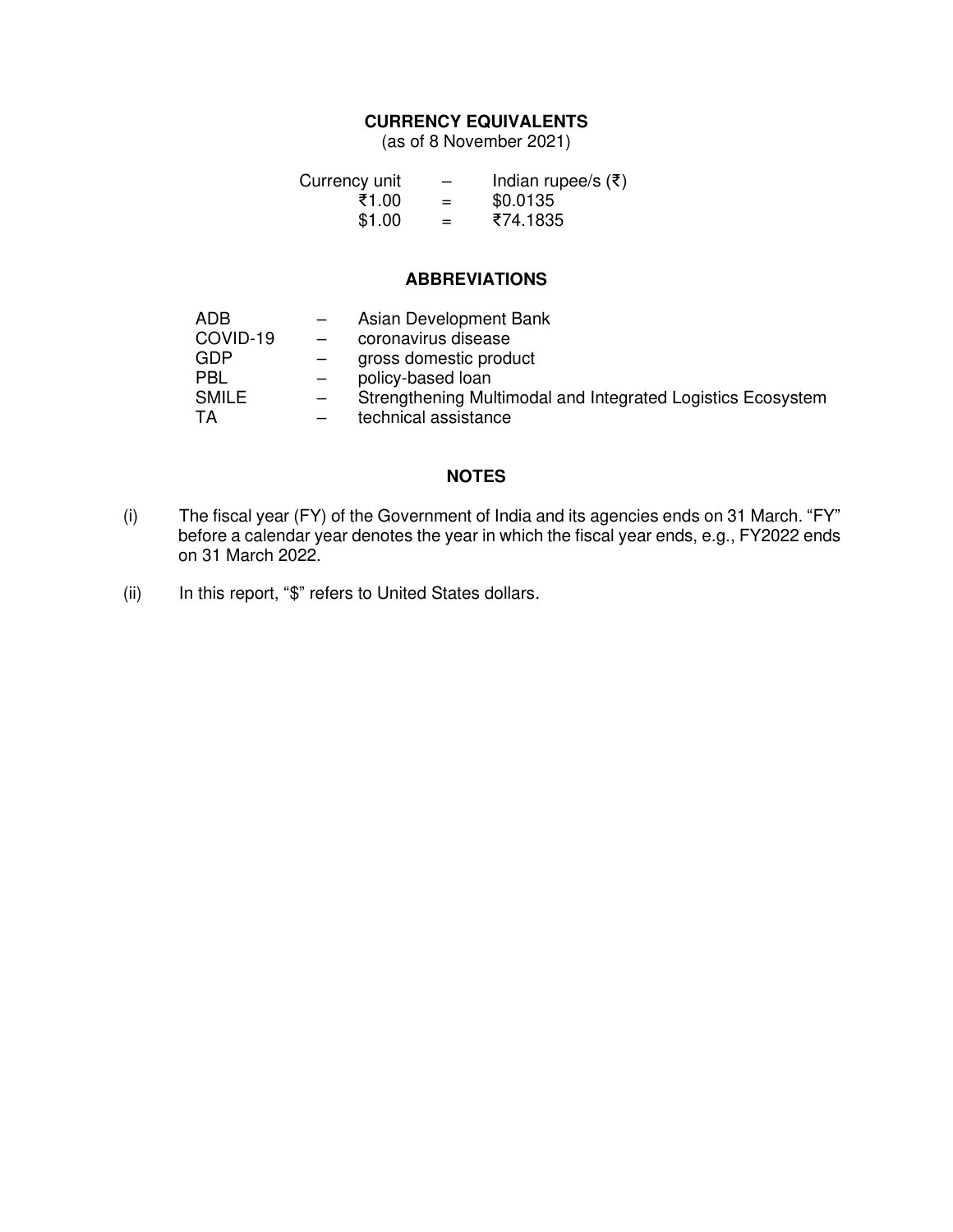| <b>Vice-President</b>   | Shixin Chen, Operations 1                                            |
|-------------------------|----------------------------------------------------------------------|
|                         |                                                                      |
| <b>Director General</b> | Kenichi Yokoyama, South Asia Department (SARD)                       |
| <b>Deputy Director</b>  | Manmohan Parkash, SARD                                               |
| General                 |                                                                      |
| <b>Director</b>         | Sabyasachi Mitra, Public Management, Financial Sector and            |
|                         | Trade Division (SAPF), SARD                                          |
|                         |                                                                      |
| <b>Team leader</b>      | Navendu Karan, Principal Public Management Economist, SAPF,          |
|                         | <b>SARD</b>                                                          |
|                         |                                                                      |
|                         | Nilaya Mitash, Principal Operations Coordination Specialist          |
|                         | (Regional Cooperation), India Resident Mission (INRM), SARD          |
| <b>Team members</b>     | Deepa Ahluwalia, Senior Social Development Officer (Gender), INRM,   |
|                         | <b>SARD</b>                                                          |
|                         | Keerthi Kumar Challa, Associate Projects Officer (Energy), INRM,     |
|                         | <b>SARD</b>                                                          |
|                         | Soumya Chattopadhyay, Senior Programs Officer, INRM, SARD            |
|                         |                                                                      |
|                         | Adelita June Gacutan, Senior Operations Assistant, SAPF, SARD        |
|                         | Jogendra Ghimire, Principal Counsel, Office of the General Counsel   |
|                         | Sanjay Grover, Public-Private Partnership Specialist, Public-Private |
|                         | Partnership Thematic Group Secretariat, Office of Public-Private     |
|                         | Partnership                                                          |
|                         | Hoe Yun Jeong, Principal Country Specialist, INRM, SARD              |
|                         | Nilesh Kumar, Associate Environment Officer, INRM, SARD              |
|                         | Suhail Mircha, Safeguards Officer, INRM, SARD                        |
|                         |                                                                      |
|                         | Shalini Mittal, Associate Economic Analyst, INRM, SARD               |
|                         | Prabhasha Sahu, Senior Project Officer (Transport), INRM, SARD       |
|                         | Kai Wei Yeo, Senior Transport Specialist, Transport and              |
|                         | <b>Communications Division, SARD</b>                                 |
| Peer reviewer           | Jose Luis Syquia, Principal Public Management Specialist,            |
|                         | Governance Thematic Group, Office of the Cluster Head,               |
|                         | Sustainable Development and Climate Change Department                |
|                         | (SDCC)                                                               |
|                         |                                                                      |
|                         | Robert Valkovic, Principal Transport Specialist, Transport Sector    |
|                         | Group, Office of the Cluster Head, SDCC                              |

In preparing any country program or strategy, financing any project, or by making any designation of or reference to a particular territory or geographic area in this document, the Asian Development Bank does not intend to make any judgments as to the legal or other status of any territory or area.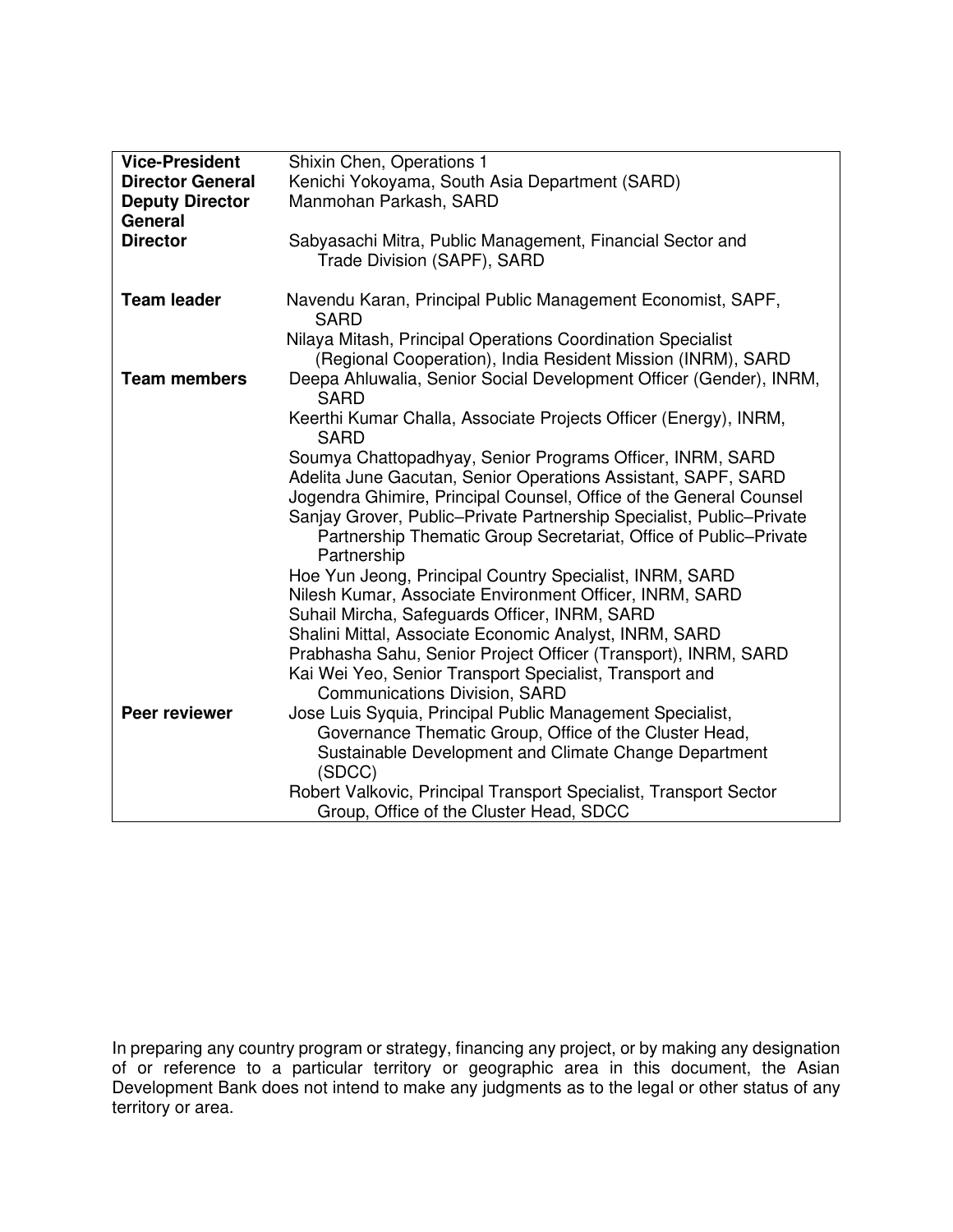# **CONTENTS**

|     |                             | TRANSACTION TECHNICAL ASSISTANCE AT A GLANCE                                                                                           |                                             |
|-----|-----------------------------|----------------------------------------------------------------------------------------------------------------------------------------|---------------------------------------------|
| I.  |                             | THE ENSUING PROJECT                                                                                                                    |                                             |
| ΙΙ. |                             | THE TECHNICAL ASSISTANCE                                                                                                               | $\mathbf{2}$                                |
| Ш.  | А.<br><b>B.</b><br>C.<br>D. | Justification<br><b>Outputs and Activities</b><br>Cost and Financing<br><b>Implementation Arrangements</b><br>THE PRESIDENT'S DECISION | $\mathbf{2}$<br>$\mathbf{2}$<br>4<br>4<br>5 |
|     |                             |                                                                                                                                        |                                             |
|     | <b>APPENDIXES</b>           |                                                                                                                                        |                                             |
| 1.  |                             | Cost Estimates and Financing Plan                                                                                                      | 6                                           |
| 2.  |                             | <b>List of Linked Documents</b>                                                                                                        | 7                                           |

**Page**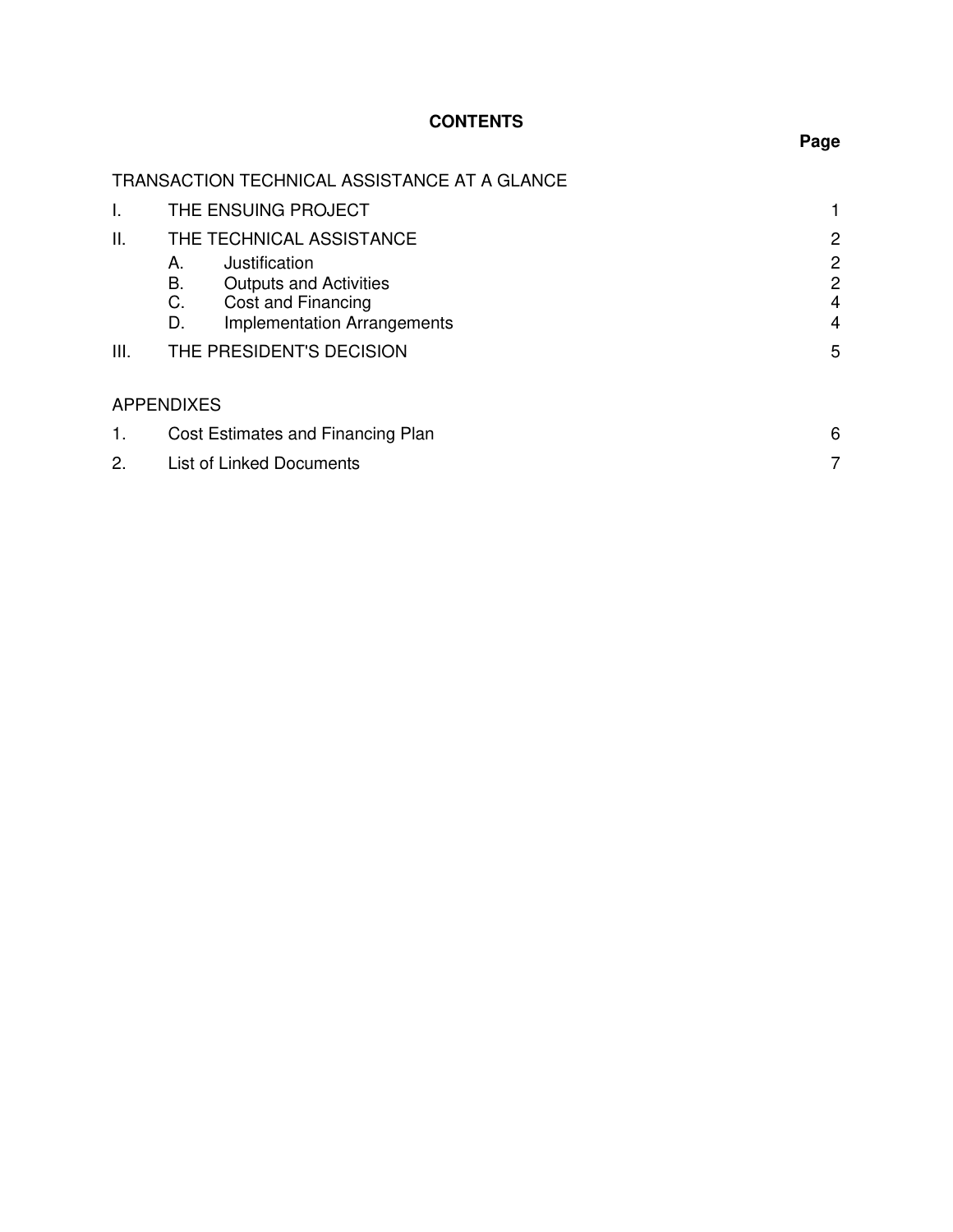|    |                                                 | TRANSACTION TECHNICAL ASSISTANCE AT A GLANCE                                                                     |                            |                                                                      |                                      |       |
|----|-------------------------------------------------|------------------------------------------------------------------------------------------------------------------|----------------------------|----------------------------------------------------------------------|--------------------------------------|-------|
| 1. | <b>Basic Data</b>                               |                                                                                                                  |                            |                                                                      | Project Number: 55154-002            |       |
|    | <b>Project Name</b>                             | Support for Strengthening Multimodal<br>and Integrated Logistics Ecosystem                                       | <b>Department/Division</b> |                                                                      | SARD/SAPF                            |       |
|    | <b>Nature of Activity</b><br><b>Modality</b>    | <b>Capacity Development</b><br>Regular                                                                           | <b>Executing Agency</b>    |                                                                      | Ministry of Commerce and<br>Industry |       |
|    | <b>Country</b>                                  | India                                                                                                            |                            |                                                                      |                                      |       |
| 2. | <b>Sector</b>                                   | Subsector(s)                                                                                                     |                            |                                                                      | ADB Financing (\$ million)           |       |
|    | Transport                                       | Multimodal logistics                                                                                             |                            |                                                                      |                                      | 1.00  |
|    |                                                 |                                                                                                                  |                            |                                                                      | Total                                | 1.00  |
|    | 3. Operational Priorities                       |                                                                                                                  |                            | <b>Climate Change Information</b>                                    |                                      |       |
| ◢  |                                                 | Addressing remaining poverty and reducing inequalities                                                           |                            | GHG Reductions (tons per annum)                                      |                                      | 0.000 |
| ✔  | Accelerating progress in gender equality        |                                                                                                                  |                            | Climate Change impact on the Project                                 |                                      | Low   |
| ◢  |                                                 | Tackling climate change, building climate and disaster<br>resilience, and enhancing environmental sustainability | <b>ADB Financing</b>       |                                                                      |                                      |       |
| ✔  |                                                 | Strengthening governance and institutional capacity                                                              | Adaptation (\$ million)    |                                                                      |                                      | 0.00  |
| ℐ  |                                                 | Fostering regional cooperation and integration                                                                   | Mitigation (\$ million)    |                                                                      | 0.00                                 |       |
|    |                                                 |                                                                                                                  |                            |                                                                      |                                      |       |
|    |                                                 |                                                                                                                  | Cofinancing                |                                                                      |                                      |       |
|    |                                                 |                                                                                                                  | Adaptation (\$ million)    |                                                                      |                                      | 0.00  |
|    |                                                 |                                                                                                                  | Mitigation (\$ million)    |                                                                      |                                      | 0.00  |
|    | <b>Sustainable Development Goals</b><br>SDG 9.1 |                                                                                                                  |                            | <b>Gender Equity and Mainstreaming</b><br>Some gender elements (SGE) |                                      | ◢     |
|    | SDG 12.4                                        |                                                                                                                  |                            |                                                                      |                                      |       |
|    |                                                 |                                                                                                                  | <b>Poverty Targeting</b>   |                                                                      |                                      |       |
|    |                                                 |                                                                                                                  |                            | Geographic Targeting                                                 |                                      |       |
| 4. | <b>Risk Categorization</b>                      | Complex                                                                                                          |                            |                                                                      |                                      |       |
| 5. | <b>Safeguard Categorization</b>                 | Safeguard Policy Statement does not apply                                                                        |                            |                                                                      |                                      |       |
| 6. | <b>Financing</b>                                |                                                                                                                  |                            |                                                                      |                                      |       |
|    | <b>Modality and Sources</b>                     |                                                                                                                  |                            |                                                                      | Amount (\$ million)                  |       |
|    | <b>ADB</b>                                      |                                                                                                                  |                            |                                                                      |                                      | 1.00  |
|    |                                                 | Transaction technical assistance: Technical Assistance Special Fund                                              |                            |                                                                      |                                      | 1.00  |
|    | Cofinancing                                     |                                                                                                                  |                            |                                                                      |                                      | 0.00  |
|    | None                                            |                                                                                                                  |                            |                                                                      |                                      | 0.00  |
|    | <b>Counterpart</b>                              |                                                                                                                  |                            |                                                                      |                                      | 0.00  |
|    | None                                            |                                                                                                                  |                            |                                                                      |                                      | 0.00  |
|    | <b>Total</b>                                    |                                                                                                                  |                            |                                                                      |                                      | 1.00  |
|    | <b>Currency of ADB Financing: US Dollar</b>     |                                                                                                                  |                            |                                                                      |                                      |       |

# **TRANSACTION TECHNICAL ASSISTANCE AT A GLANCE**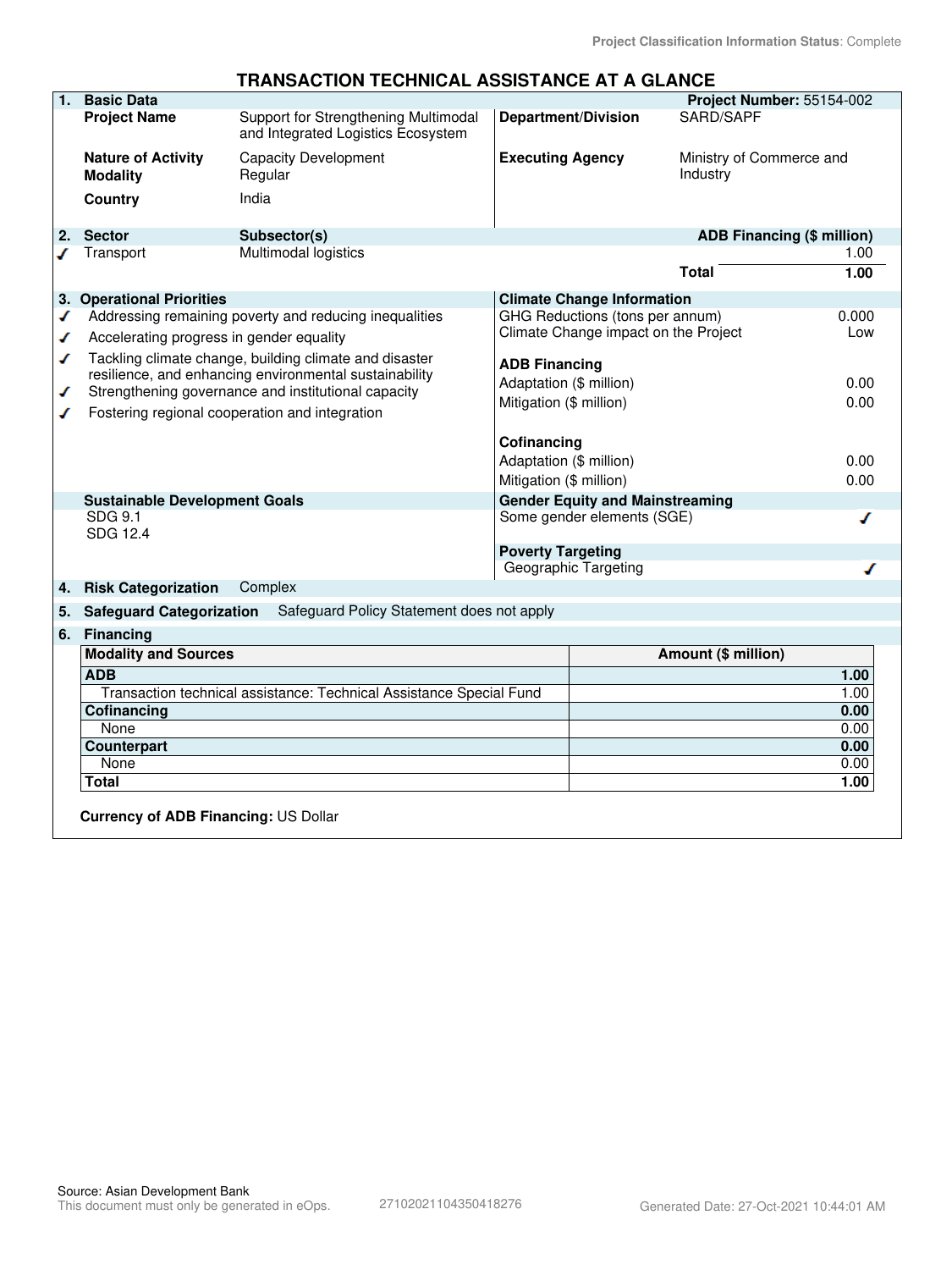#### **I. THE ENSUING PROJECT**

1. India was among the world's fastest growing economies with an average annual gross domestic product (GDP) growth of 6.6% over FY2013–FY2020, supported by sound macroeconomic management and economic development policies that have contributed to substantial reduction in poverty.<sup>1</sup> The federal government's fiscal deficit averaged 3.6% during FY2016-FY2020, lower than 4.8% in FY2011-FY2015.<sup>2</sup> India's external sector has remained stable with a narrowing of current account deficit, steady accumulation of foreign exchange reserves, and strong growth in foreign direct investment and portfolio inflows.

2. In FY2021, GDP growth decelerated sharply to –7.3% because of the coronavirus disease (COVID-19) pandemic but is expected to recover strongly with growth rates of 10.0% in FY2022 and 7.5% in FY2023.<sup>3</sup> The government's economic reforms focus on a revival of investment momentum; attracting strong inflows of foreign investment; strengthening the rural economy; encouraging start-ups; promoting domestic manufacturing by strengthening micro, small, and medium enterprises; development of industrial corridors and addressing constraints to infrastructure growth; and undertaking other logistics reforms. The government is targeting improved competitiveness of domestic industry as the central theme of India's development strategy. As core building blocks of this strategy, the government launched complementary initiatives for growth in manufacturing and development of inland and coastal waterways, industrial and economic corridors, and air and rail connectivity.<sup>4</sup>

3. A modern and efficient logistics network is crucial for enhancing economic competitiveness, particularly for manufacturing, services, and trade. Efficient movement of goods from production and distribution centers to consuming markets enables economic growth and higher employment by making trade more competitive, improving producer margins, reducing transaction costs, improving demand, and ensuring reduced carbon emissions.<sup>5</sup> The logistics costs were estimated about 14% of India's GDP and 18% of the final price of goods in 2017 substantially higher than 8%–9% of GDP and 9%–10% of final price of goods for developed nations (footnote 8). In logistics performance, India ranked 44th of 160 economies in 2018, below Japan (5th), the Republic of Korea (25th), the People's Republic of China (26th), Thailand (32nd),

<sup>&</sup>lt;sup>1</sup> Computed from [the annual GDP data,](http://mospi.nic.in/data) Ministry of Statistics and Programme Implementation (accessed 2 June 2021).

<sup>2</sup> Reserve Bank of India. 2020. [Handbook of Statistics on Indian Economy 2019-20](https://rbidocs.rbi.org.in/rdocs/Publications/PDFs/0HBS202024D4CA0CC03F4674B040F7DEDE7E5360.PDF) *(Table 232)*. Mumbai.

<sup>3</sup> ADB. 2021. *[Asian Development Outlook 2021 Supplement: Renewed Outbreaks and Divergent Recoveries](https://www.adb.org/sites/default/files/publication/715491/ado-supplement-july-2021.pdf)*. Manila (July).

<sup>4</sup> In November 2017, the government granted infrastructure status to the logistics industry to ease access to long-term credit at lower rates. The development of logistics facilities and multimodal transport is a key component of the Make in India program. The government also launched complementary initiatives—*Sagarmala* for port-led development in 2015, and *Bharatmala* for road corridors in 2017—to strengthen connectivity infrastructure. UDAN Regional Connectivity Scheme (2016) will connect 22 underserved airports to key airports, and the National Rail Plan (2020) targets the development of a future-ready railway system by 2030. The government set up the National Highways Logistics Management Company to oversee the development of MMLPs and port connectivity projects. The government also launched the Gati-Shakti (Speed-Strength) Masterplan in October 2021 for planned and synergetic development of logistics infrastructure and facilities across the country.

<sup>5</sup> (i) World Bank research in Latin America showed that reducing the share of logistics costs in the final price of goods by 14% can increase the demand for those goods by 8%–18% and increase employment by 2.5%–16%, (ii) India loses an estimated 40% of agricultural production to supply chain wastages, and (iii) carbon dioxide ( $CO<sub>2</sub>$ ) emissions from logistics constituted 7% of the total  $CO<sub>2</sub>$  emissions in India in 2018. In developed countries, it is common to see 5%–6% of GDP in transportation costs, 2%–3% in inventory costs and 0.5%–1% in administrative and overhead. In India, transportation is approximately 7%, inventory 6.3%, and admin and overhead 0.7%. NITI Aayog, Government of India and Rocky Mountain Institute. 2018. [Goods on the Move- Efficiency and Sustainability in Indian Logistics](http://movesummit.in/files/Freight_report.pdf)*.* Global Mobility Summit. Delhi.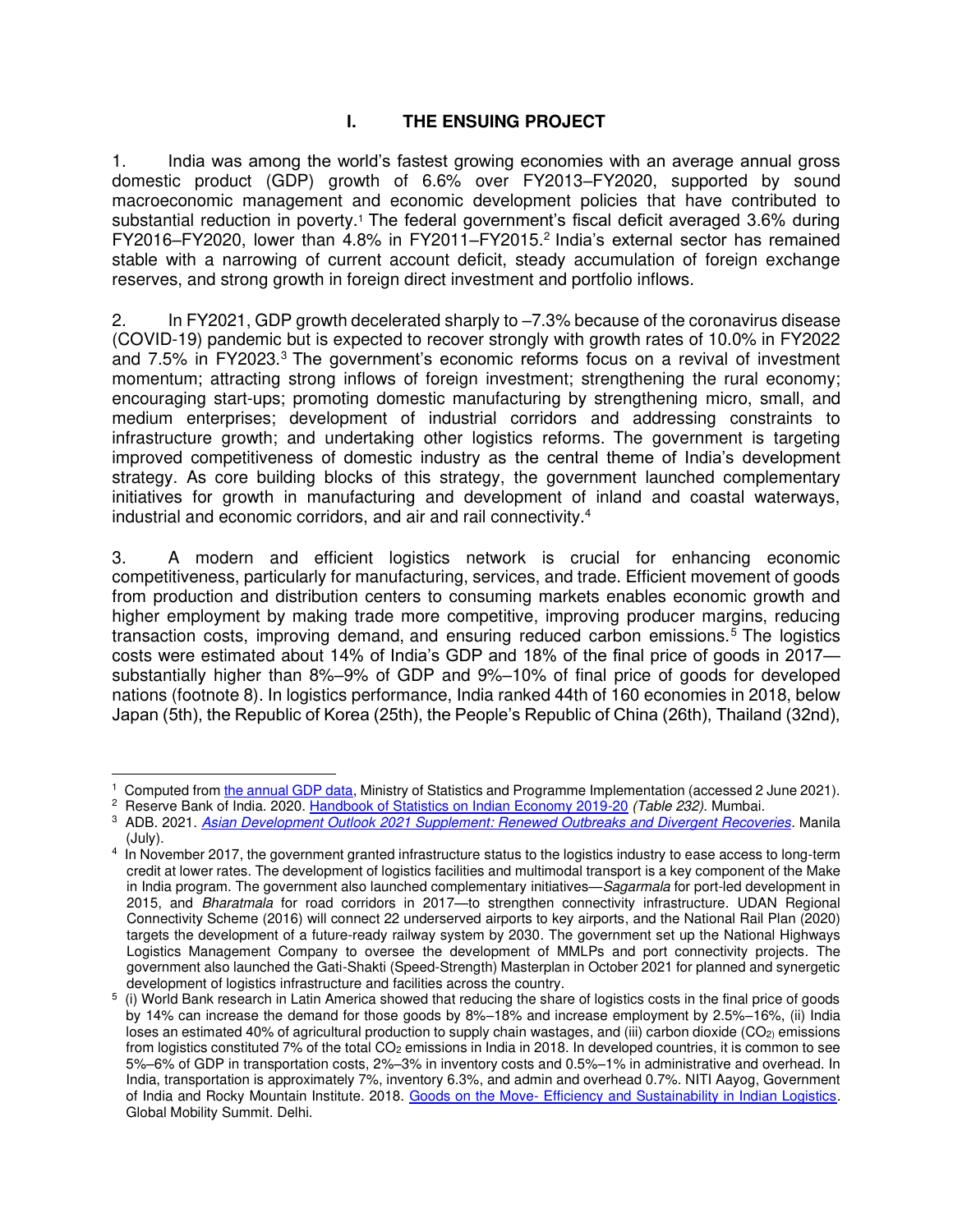Viet Nam (39th), and Malaysia (41st).<sup>6</sup> The core development problem in India is that the logistics industry is fragmented across multiple ministries and agencies while an overarching policy and institutional framework for coordinated development is lacking. This has resulted in multiple regulations and programs governed by various ministries, fragmented development of infrastructure and services and consequent lack of economies of scale, use of unintegrated digital platforms by different agencies that impede the ability for inter-operability, and inefficiencies in external trade logistics.

4. The Strengthening Multimodal and Integrated Logistics Ecosystem (SMILE) program is a programmatic policy-based loan (PBL) to support the government undertake wide-ranging reforms in the logistics sector in India. The program aims to strengthen the institutional and policy framework for interministerial coordination and planning for incentivizing private sector participation in multimodal logistics projects, improve efficiencies in external trade logistics, and encourage the use of smart and automated systems for improved service delivery. The government has requested a regular loan of \$500 million from Asian Development Bank (ADB)'s ordinary capital resources to help finance the program. The proposed programmatic PBL modality comprises two subprograms of \$250 million each, in FY2022 and FY2024, respectively, and will be supported by a transaction technical assistance (TA).<sup>7</sup>

# **II. THE TECHNICAL ASSISTANCE**

## **A. Justification**

5. The proposed transaction TA is being processed at the request of the Government of India to meet key capacity building needs, strengthen sector institutions, and conduct studies to further deepen reforms and develop policy framework. The TA will support the implementing agencies in achieving the policy actions of the ensuing SMILE program. The TA will thus provide capacity building support to foster coordination among the different tiers of government and among the various institutions. The TA will also extend support to diagnose emerging challenges in the sector and identify policy initiatives. The TA activities will build on and carryforward activities commenced under earlier initiatives and replicate some successful interventions particularly in logistic planning and technology use for improving efficiency.

## **B. Outputs and Activities**

6. The major outputs and activities are summarized in Table 1.

| <b>Major Outputs</b> | <b>Delivery Dates</b> | <b>Key Activities with Milestones</b>                          |  |
|----------------------|-----------------------|----------------------------------------------------------------|--|
| Implementation       | By December           | 1.1 Support the logistics division in the completion of policy |  |
| capacity for         | 2023                  | actions and preparing corresponding compliance                 |  |
| reforms              |                       | documents for submission to Asian Development Bank.            |  |
| strengthened         |                       | 1.2 Provide technical support to at least 5 state governments  |  |
|                      |                       | for developing state logistics policy and master plans.        |  |

#### **Table 1: Summary of Major Outputs and Activities**

<sup>&</sup>lt;sup>6</sup> This ranking was based on the Logistics Performance Index. World Bank. 2018. Connecting to Compete 2018-Trade [Logistics in the Global Economy: The Logistics Performance Index and Its Indicators](https://openknowledge.worldbank.org/bitstream/handle/10986/29971/LPI2018.pdf)*.* Washington, D.C.

<sup>7</sup> Approved Project Concept Paper (accessible from the list of linked documents in Appendix 2). In addition, a parallel cofinancing of \$100 million by the Export–Import Bank of Korea (KEXIM) for subprogram 1 is under discussion with the Government of India. However, this TA is not included in ADB. 2020. *[Country Operations Business Plan: India,](https://www.adb.org/sites/default/files/institutional-document/633571/cobp-ind-2021-2023.pdf)  2021–[2023.](https://www.adb.org/sites/default/files/institutional-document/633571/cobp-ind-2021-2023.pdf)* Manila. The government requested ADB's financial assistance in a letter of 12 March 2021 as an addition to the plan. The South Asia Department confirmed that such financial assistance can be accommodated in the 2021 resource envelope.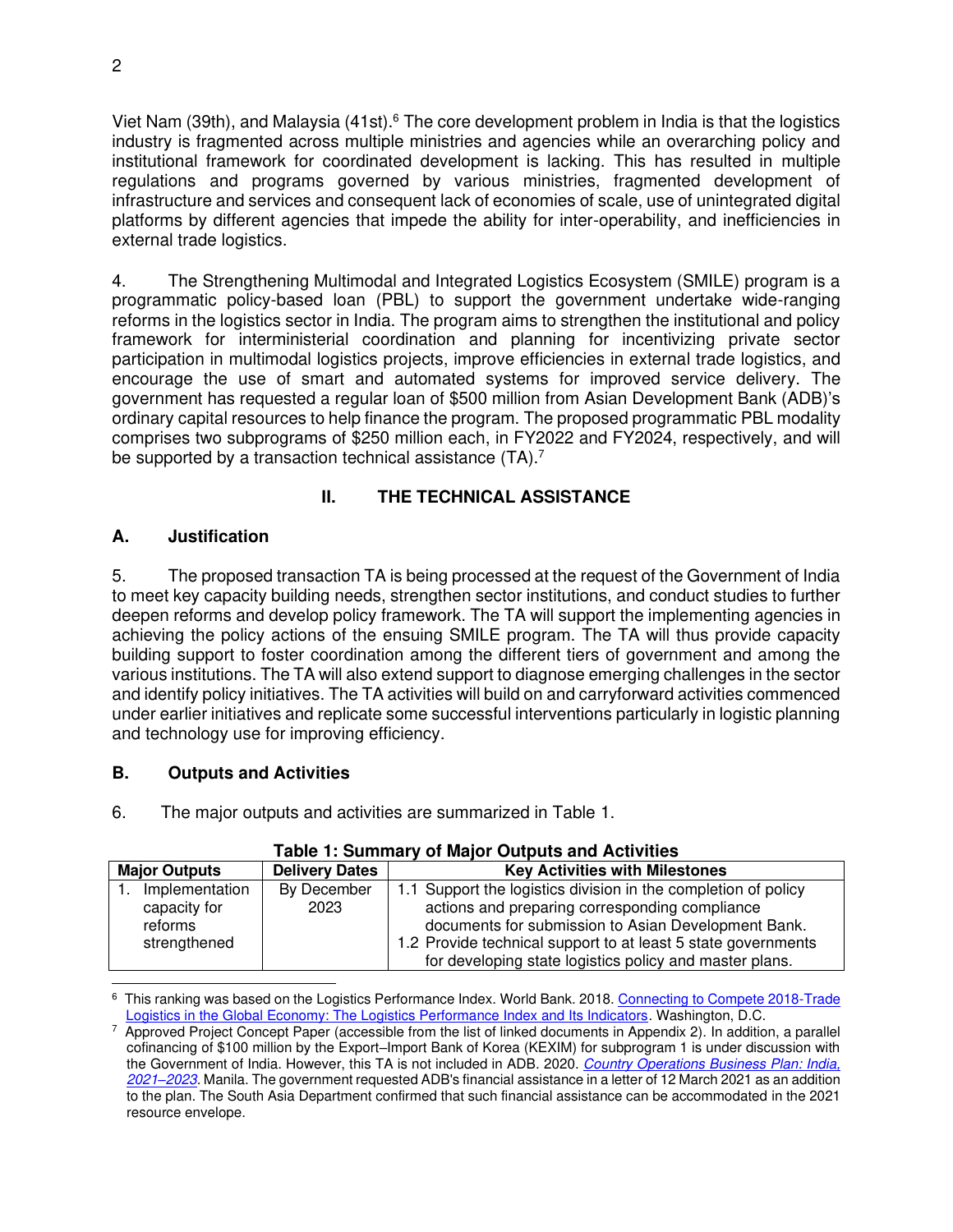| <b>Major Outputs</b>                                                                                               | <b>Delivery Dates</b> | <b>Key Activities with Milestones</b>                                                                                                                                                                                                                                                                                                                                                                                                                                                                                                                                                                                                                                                                                                                                                                                                                                                                                                                                                                                                                                                                     |
|--------------------------------------------------------------------------------------------------------------------|-----------------------|-----------------------------------------------------------------------------------------------------------------------------------------------------------------------------------------------------------------------------------------------------------------------------------------------------------------------------------------------------------------------------------------------------------------------------------------------------------------------------------------------------------------------------------------------------------------------------------------------------------------------------------------------------------------------------------------------------------------------------------------------------------------------------------------------------------------------------------------------------------------------------------------------------------------------------------------------------------------------------------------------------------------------------------------------------------------------------------------------------------|
| Innovative<br>2.                                                                                                   | By July 2024          | 1.3 Provide technical support to at least 10 cities for<br>institutional arrangements and development of their city<br>logistics plans.<br>1.4 Provide technical support to at least 10 state governments<br>for adopting the single-window digital interface for<br>warehousing approvals.<br>1.5 Support the logistics division in preparing a standard<br>template for streamlining approval process for warehouses.<br>1.6 Develop the concept for a trade facilitation digital<br>infrastructure and socialization of the initiative.<br>2.1 Develop systems and strategies in the logistics sector to                                                                                                                                                                                                                                                                                                                                                                                                                                                                                               |
| solutions<br>supported for<br>addressing<br>emerging<br>challenges and<br>constraints in<br>the logistic<br>sector |                       | address emerging challenges, focusing on the following<br>subsectors:<br>2.1.1 National logistics grid of perishable commodities<br>(physical infrastructure and rolling stock, and cold<br>chain logistics);<br>2.1.2 Sharing of assets across sectors ("crowd-sourcing"<br>strategies for transport, warehousing, distribution in<br>a manner that maximizes publicly-owned assets of<br>transportation, warehousing, and last mile<br>distribution [India Post]); and<br>2.1.3 Public-private cooperation strategies (from global<br>best practices).<br>2.2 Identify additional frontiers for improvement in export-<br>import (EXIM) logistics and initiation of possible solutions<br>(this could cover working with Land Port Authority of India<br>[LPAI] and priority trade corridors).<br>2.3 Conduct skills diagnosis and recommend actions of<br>required skills in logistics sector with focus on professional<br>development at operational, supervisory, and managerial<br>level, (manpower for transport, material handling<br>equipment, and handling dangerous and hazardous<br>goods). |
| Women's<br>3.<br>participation in<br>the logistics<br>sector<br>increased                                          | By December<br>2023   | 3.1 Undertake a baseline analysis of women's participation in<br>the logistics workforce in India.<br>3.2 Undertake a gender-based needs assessment to (i)<br>facilitate the design of gender-inclusive spaces; (ii) identify<br>ways to improve access to logistics infrastructure and<br>services for women entrepreneurs; (iii) identify ways to<br>increase women's employment in the sector; and (iv)<br>develop capacity in collecting, monitoring, reporting, and<br>analyzing gender- and age-disaggregated data through<br>program-supported information technology systems.                                                                                                                                                                                                                                                                                                                                                                                                                                                                                                                     |
| 4. Monitoring and<br>evaluation<br>(M&E) capacity<br>strengthened                                                  | By December<br>2024   | 4.1 Conduct an industry survey to assess if (i) new assets<br>created in 5 states follow the national standards for<br>physical assets, and (ii) average time for warehouse<br>registration and operationalization in 10 states are reduced.<br>4.2 Assess baselines and improvement in targeted parameters<br>(before and after reforms): (i) number of hard copy<br>submissions in at least 6 ports and 3 airports which have<br>implemented detailed manuals, (ii) manual submissions of<br>documents before and after digital import clearance system<br>implementation in 4 participating government agencies<br>(PGA), (iii) physical inspection of documents after risk<br>management system implementation in 4 PGAs, and (iv)                                                                                                                                                                                                                                                                                                                                                                    |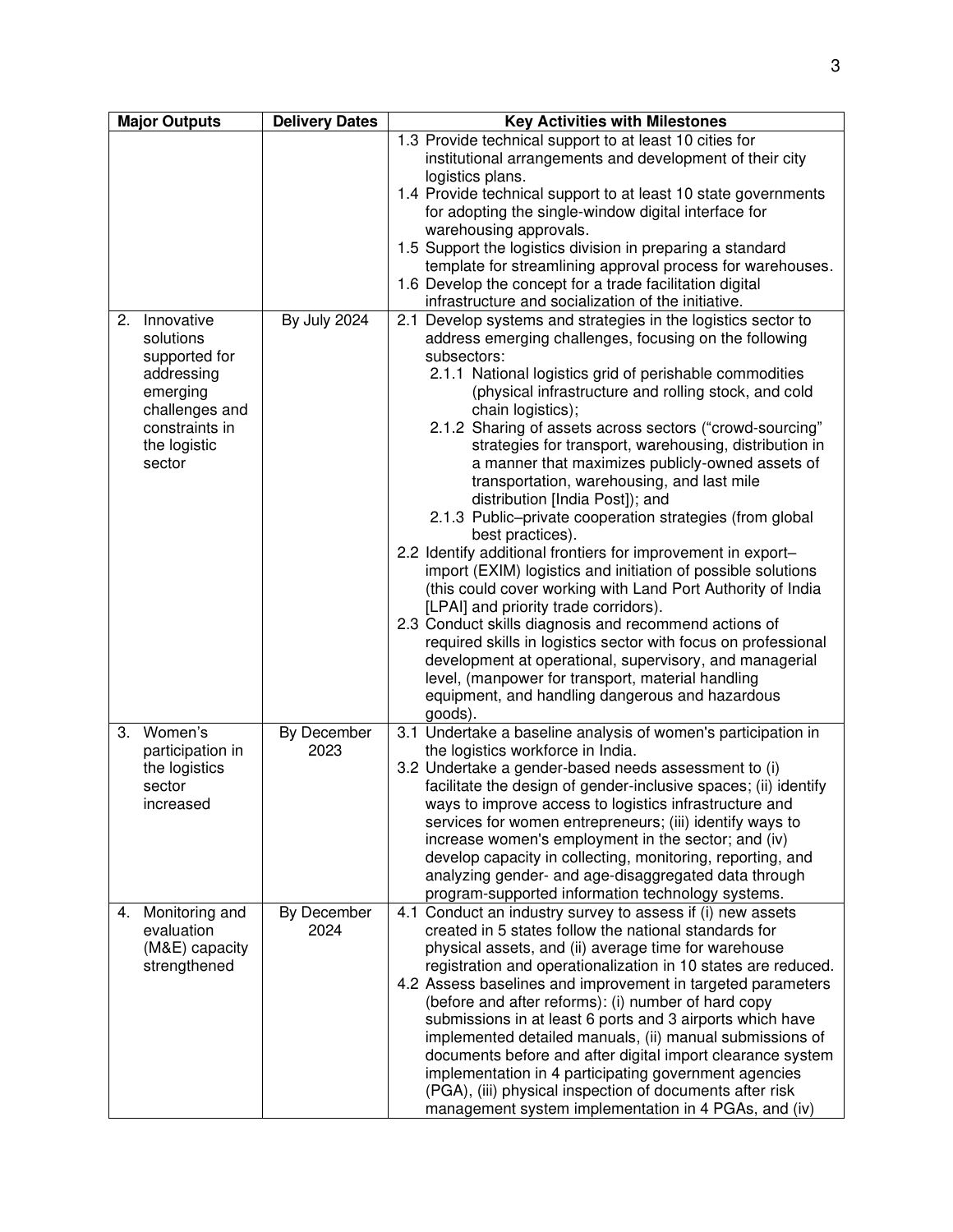| <b>Major Outputs</b> | <b>Delivery Dates</b> | <b>Key Activities with Milestones</b>                          |  |
|----------------------|-----------------------|----------------------------------------------------------------|--|
|                      |                       | exchange of documents through secured logistics                |  |
|                      |                       | document exchange.                                             |  |
|                      |                       | 4.3 Conduct surveys and data analysis to monitor policy        |  |
|                      |                       | actions, associated initiatives, program outputs, and overall  |  |
|                      |                       | outcome.                                                       |  |
|                      |                       | 4.4 Conduct trainings of officials and technical staff in M&E. |  |

Source: Asian Development Bank.

#### **C. Cost and Financing**

7. The TA is estimated to cost \$1,000,000 to be financed on a grant basis by ADB's Technical Assistance Special Fund (TASF-other sources). The government will provide counterpart support in the form of counterpart staff, office accommodation, and other in-kind contributions. It will also undertake all the policy actions under the proposed PBL. The key expenditure items are listed in Appendix 1. The government was informed that approval of the TA does not commit ADB to finance any ensuing project.

#### **D. Implementation Arrangements**

8. ADB will administer the TA. The Public Management, Financial Sector and Trade Division (SAPF) in ADB's South Asia Department will select, supervise, and evaluate consultants. India Resident Mission (INRM) will provide implementation oversight support to SAPF, including verifying consultant's time sheets and delivery of goods. It will also act as the focal point and facilitate the consultants' inputs. A total of 12 person-months of international and 69 personmonths of national consultancy services will be required intermittently. The TA is estimated to begin in November 2021 and will be implemented over 38 months until December 2024. TA consultants will provide support to the proposed implementing agencies for the program. The implementation arrangements are summarized in Table 2.

| <u>rapie z. mipiementativn Afrangements</u> |                                                              |                                                                        |           |  |
|---------------------------------------------|--------------------------------------------------------------|------------------------------------------------------------------------|-----------|--|
| <b>Aspects</b>                              |                                                              | <b>Arrangements</b>                                                    |           |  |
| Indicative implementation period            | November 2021-December 2024                                  |                                                                        |           |  |
| Executing agency                            | Ministry of Commerce and Industry                            |                                                                        |           |  |
| Implementing agencies                       |                                                              | (i) Ministry of Commerce and Industry; (ii) Ministry of Finance; (iii) |           |  |
|                                             |                                                              | Ministry of Road Transport and Highways; (iv) Ministry of Ports,       |           |  |
|                                             |                                                              | Shipping, and Waterways; (v) Ministry of Railways; (vi) Ministry of    |           |  |
|                                             | Civil Aviation; and (vii) selected state governments.        |                                                                        |           |  |
| Consultants                                 | To be selected and engaged by ADB                            |                                                                        |           |  |
|                                             | Firm: QCBS (90:10),                                          |                                                                        |           |  |
|                                             | using biodata                                                | Program Implementation<br>Support (35 person-months)                   | \$275,000 |  |
|                                             | technical proposals                                          |                                                                        |           |  |
|                                             |                                                              | International expertise                                                | \$191,400 |  |
|                                             | <b>Individual Selection</b>                                  | (12 person-months)                                                     |           |  |
|                                             |                                                              | National expertise                                                     | \$294,800 |  |
|                                             |                                                              | (34 person-months)                                                     |           |  |
| Disbursement                                | resources will follow ADB's Technical<br>Disbursement of TA  |                                                                        |           |  |
|                                             | Assistance Disbursement Handbook (2020, as amended from time |                                                                        |           |  |
|                                             | to time).                                                    |                                                                        |           |  |

|  | <b>Table 2: Implementation Arrangements</b> |  |
|--|---------------------------------------------|--|
|--|---------------------------------------------|--|

 $\overline{ADB}$  = Asian Development Bank; QCBS = quality- and cost-based selection;  $TA$  = technical assistance. Source: Asian Development Bank.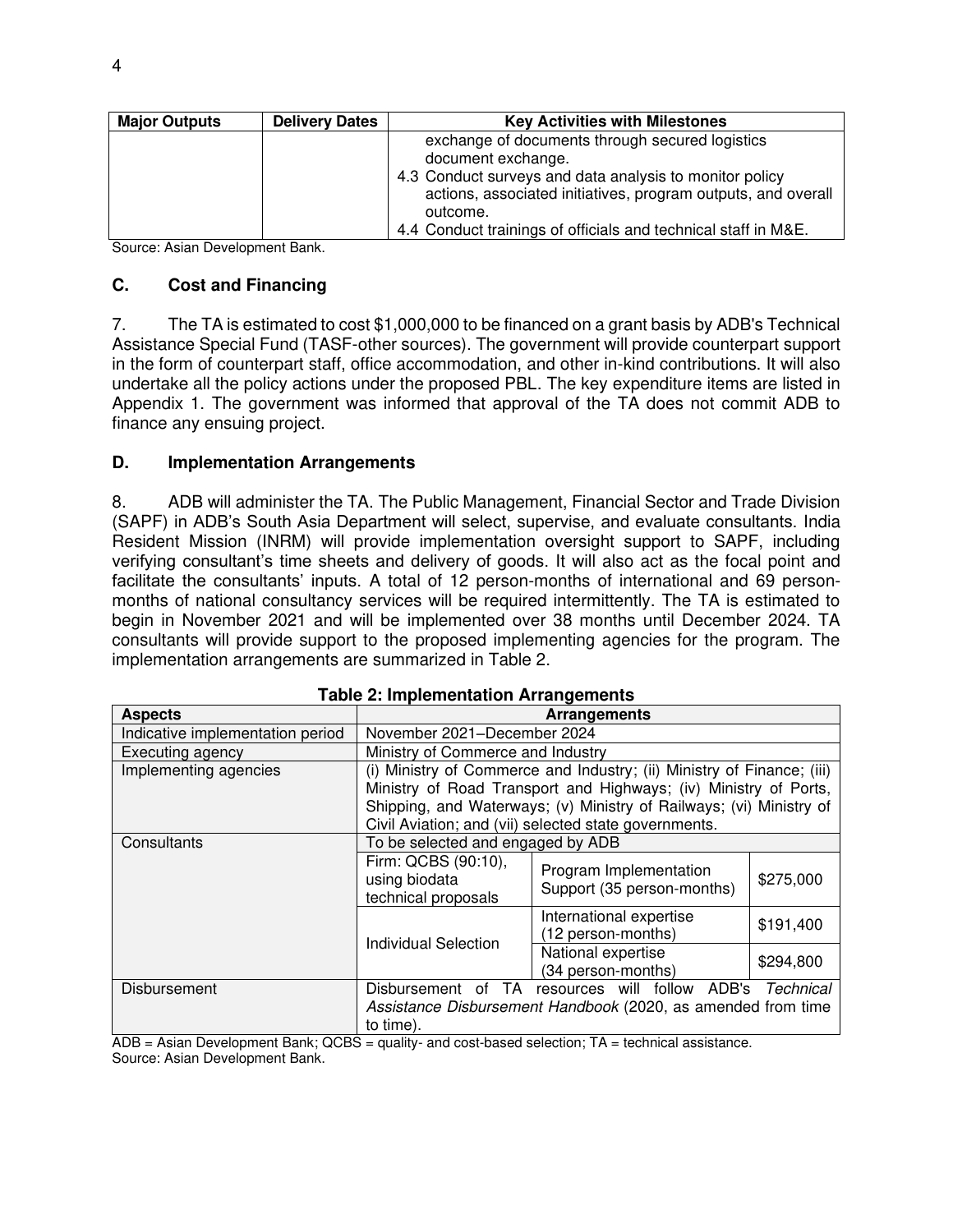9. **Consulting services.** ADB will engage the consultants following the ADB Procurement Policy (2017, as amended from time to time) and its associated project administration instructions and staff instructions. Procurement under the TA is devised to achieve optimum value for money by procuring (i) one national consulting firm using quality- and cost-based selection with a quality– cost ratio of 90:10, and (ii) international and national individual experts for specialized tasks and additional technical support of implementation capacity in select states.<sup>8</sup>

# **III. THE PRESIDENT'S DECISION**

10. The President, acting under the authority delegated by the Board, has approved the provision of technical assistance not exceeding the equivalent of \$1,000,000 on a grant basis to the Government of India for Support for Strengthening Multimodal and Integrated Logistics Ecosystem and hereby reports this action to the Board.

<sup>&</sup>lt;sup>8</sup> Terms of Reference for Consultants (accessible from the list of linked documents in Appendix 2).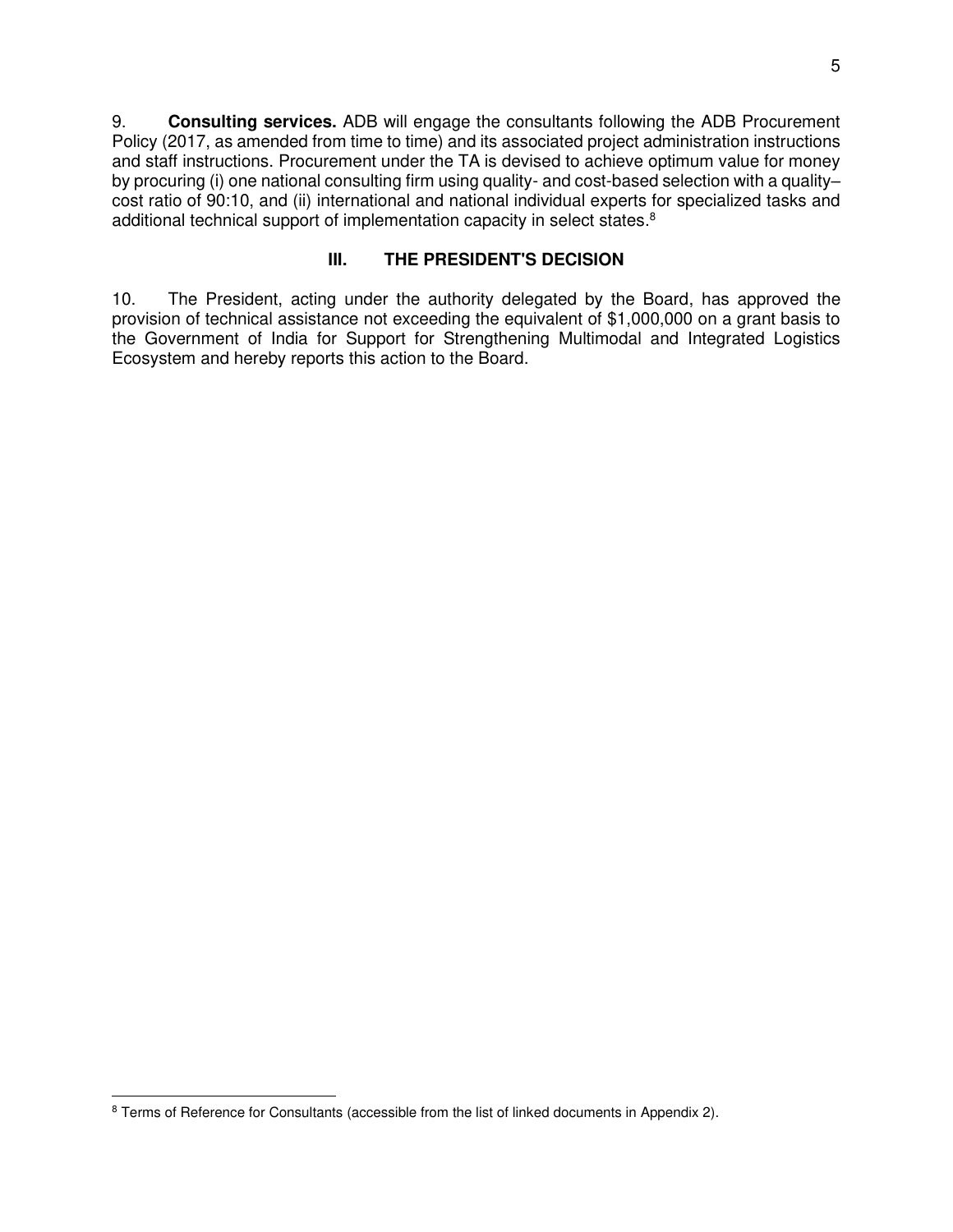### **COST ESTIMATES AND FINANCING PLAN**

(\$'000)

| <b>Item</b>                                                      | Amount  |
|------------------------------------------------------------------|---------|
| A. Asian Development Bank <sup>a</sup>                           |         |
| Consultants                                                      |         |
| a. Remuneration and per diem                                     |         |
| International consultants                                        | 244.2   |
| National consultants<br>II.                                      | 608.3   |
| Out-of-pocket expenditures<br>b.                                 |         |
| International and local travel                                   | 21.0    |
| Land transport and vehicle hire<br>ii.                           | 11.4    |
| 2.<br>Surveys                                                    | 22.5    |
| З.<br>Training, seminars, and conferences                        | 35.0    |
| Reports and communication<br>4.                                  | 6.0     |
| 5.<br>Miscellaneous administration and support cost <sup>b</sup> | 2.4     |
| 6.<br>Contingencies                                              | 49.2    |
| Total                                                            | 1.000.0 |

Note: The technical assistance (TA) is estimated to cost \$1,000,000 of which contributions from the Asian Development Bank are presented in the table. The government will provide counterpart support in the form of counterpart staff, and other in-kind contributions.

<sup>a</sup> Financed by the Asian Development Bank's Technical Assistance Special Fund (TASF-other sources).

**b** Administration and support costs include but are not limited to translation, interpretation, and Office 365 licenses. Source: Asian Development Bank estimates.